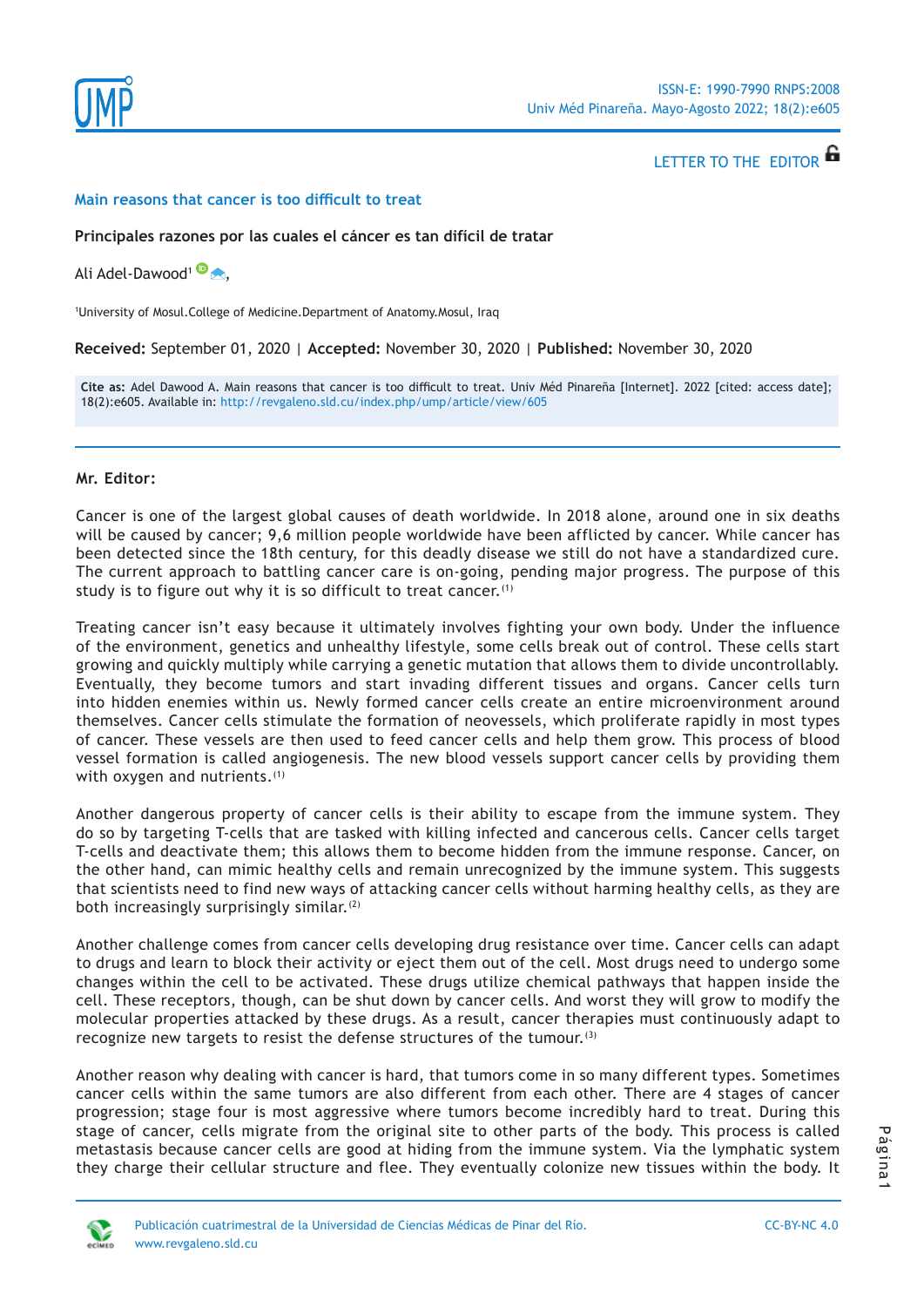becomes impossible to determine where they will end up after cancer cells have passed. That makes early cancer detection a daunting task.<sup>(4)</sup>

When cancer cells spread to new parts of the body, they form new tumors that have different properties from the site where they originated. The original and the second tumors can be very different from each other even on a genetic level. These massive variations between different types of tumors make it difficult to create a universal cancer drug instead. Each type of cancer requires different treatment approaches. That is why diagnosing cancer early and preventing its movement can substantially improve the treatment. These factors make cancer a complicated malady to treat.

Additionally, in a given area, all available medications are unable to kill any cancer cell. It is beneficial to improve selective therapeutics, but it is unlikely to be widely available due to some main biological variations in the development of cancer cells.<sup>(5)</sup>

Researchers are also training our immune cells to seek out and destroy tumors with more efficiency. Not to mention newly developed diagnostic tests that allow detecting multiple types of cancers up to 4 years in advance. All these innovations will eventually help us improve our chances of survival from cancer. Despite its convoluted nature, cancer will eventually be defeated. It's just a matter of time, knowledge, and technological innovation. The Food and Drug Administration (FDA) approved the immunotherapy drug pembrolizumab (Keytruda) for the treatment of solid tumors such as lung, kidney, stomach, liver, intestine, skin cancer, and some kinds of lymphoma.<sup>(6)</sup>

Despite significant advances, the current approach to combating cancer treatment remains on-going. Nevertheless, cancer research is constantly developing, it is finding new ways to distinguish between healthy and cancerous cells and target them selectively while also avoiding devastating side effects.

## **CONFLICT OF INTEREST**

The author declares that there is no conflict of interest.

# **AUTHORSHIP CONTRIBUTION**

The author participated in the conceptualization, writing of the initial draft, review and editing of the final version.

## **FINANCING**

The author did not receive funding for the development of this research.

### **REFERENCIAS BIBLIOGRÁFICAS**

1. 1. Copland M, Jorgensen HG, Holyoake TL. Evolving molecular therapy for chronic myeloid leukaemiaare we on target? Hematology [Internet]. 2005 [cited 01/09/2020]; 10:349–359. Disponible en: [https://](https://www.tandfonline.com/doi/abs/10.1080/10245330500234195) [www.tandfonline.com/doi/abs/10.1080/10245330500234195](https://www.tandfonline.com/doi/abs/10.1080/10245330500234195)

2. Fruhwirth GO, Kneilling M, de Vries IJM et al. The potential of in vivo imaging for optimization of molecular and cellular anti-cancer immunotherapies. Mol Imaging Biol[Internet]. 2018 [cited 01/09/2020]. Disponible en: <https://doi.org/10.1007/s11307-018-1254-3>.

3. Pavlova NN, Thompson CB. The emerging hallmarks of cancer metabolism. Cell Metabolism [Internet]. 2016[cited 01/09/2020]; 23(1):27-47. Disponible en: <https://doi:10.1016/j.cmet.2015.12.006>.

4. Kamphorst JJ, Nofal M, Commisso C, Hackett SR, Lu W, Grabocka E, Vander Heiden MG, Miller G, Drebin JA, Bar-Sagi D, et al. Human pancreatic cancer tumors are nutrient poor and tumor cells actively